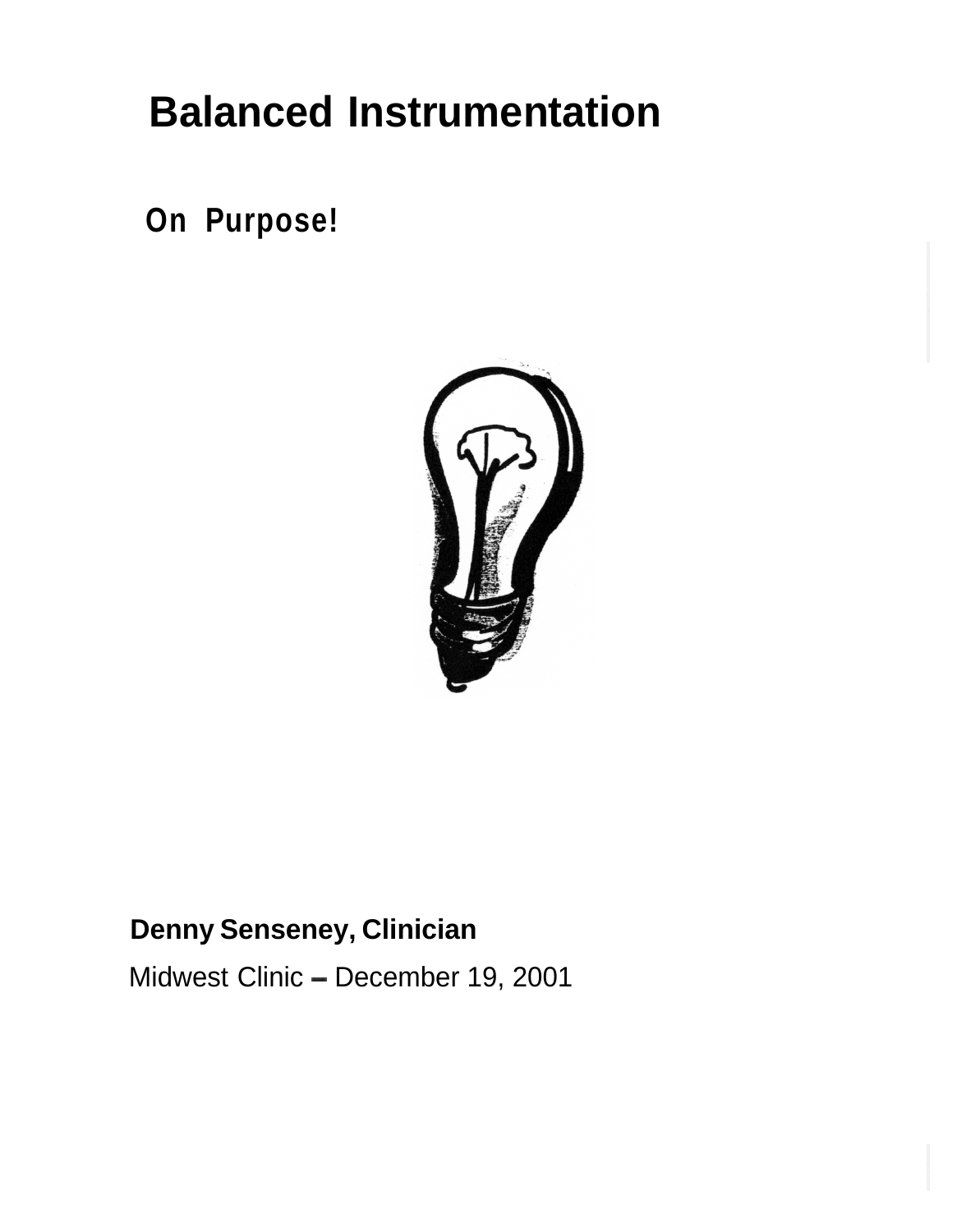## **I. Session Goals**

- $\Box$  Identify benefits of balanced instrumentation
- 1 Describe 'strategic planning' process
- $\Box$  Share strategies that work

# **Il. Benefits of Balanced Instrumentation**

l  $\overline{1}$ l  $\mathbf{1}$ l

# **III. Strategic Planning**

WHY?

- l Improve Focus
- l Identify measurable results
- 1 Prioritize actions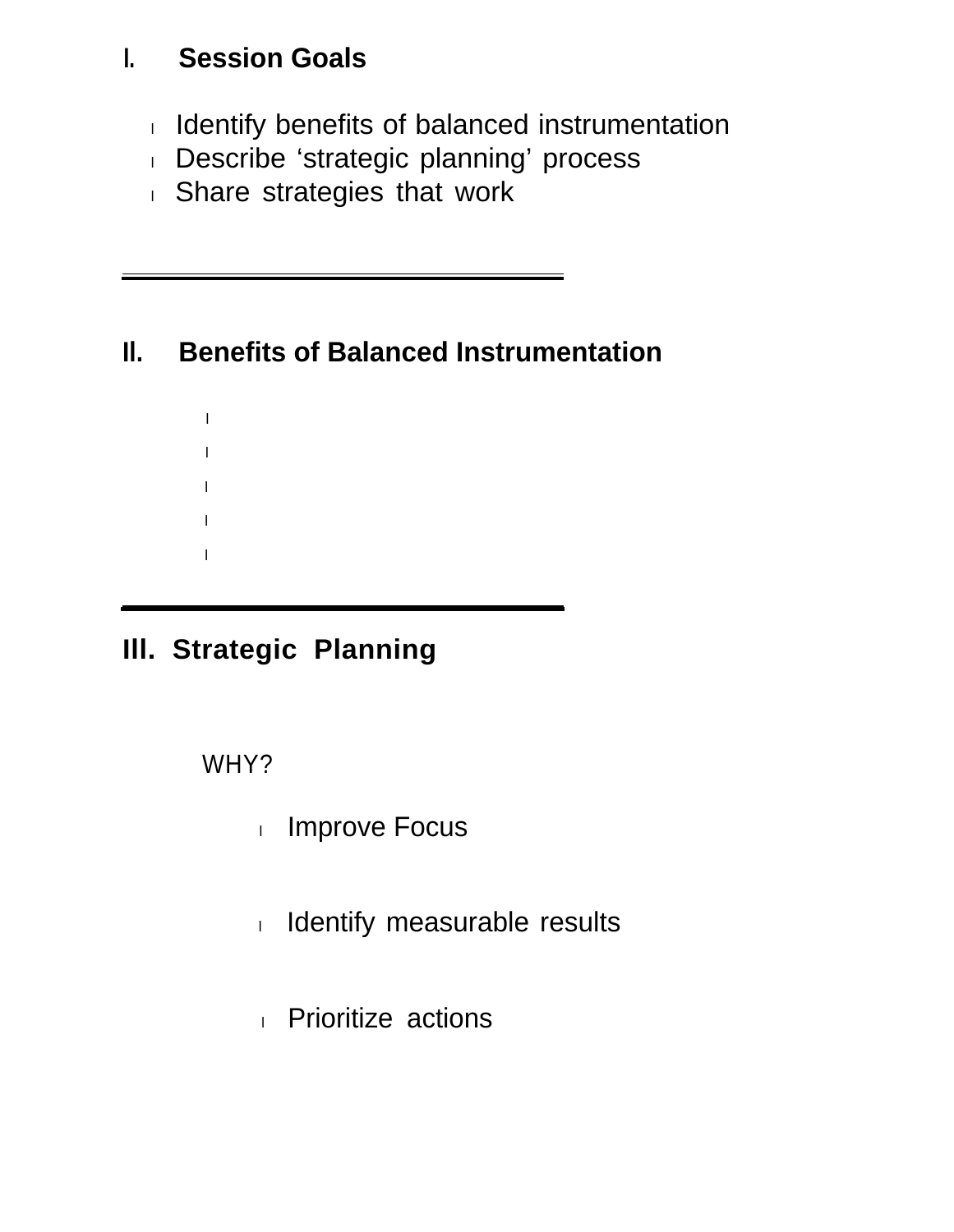# **IV. Strategic Planning Process:**

**Goals**

What are we trying to accomplish?

#### **Objectives**

How is success determined?

#### **Strategies**

What to do to meet objectives

#### **Action Plan**

What /When I How/ Who - Details

## **V. Sample Strategic Plan**

Goal: Drive to Atlanta, GA

Objectives:

??? Fastest / Cheapest I Prettiest / Most interesting

Strategies:

Gather route information Determine potential sites and attractions Family discussion

Action Plan:

| Dad     | Check map for mileage / routes          |
|---------|-----------------------------------------|
| Mom     | Call AAA for suggestions                |
| Dad     | Consult travel agent                    |
| Abby    | Go online to check sites I routes / etc |
| Mom     | Call friends family for suggestions     |
| Meeting | Discuss desires of family               |
| Dad     | Prepare vehicle                         |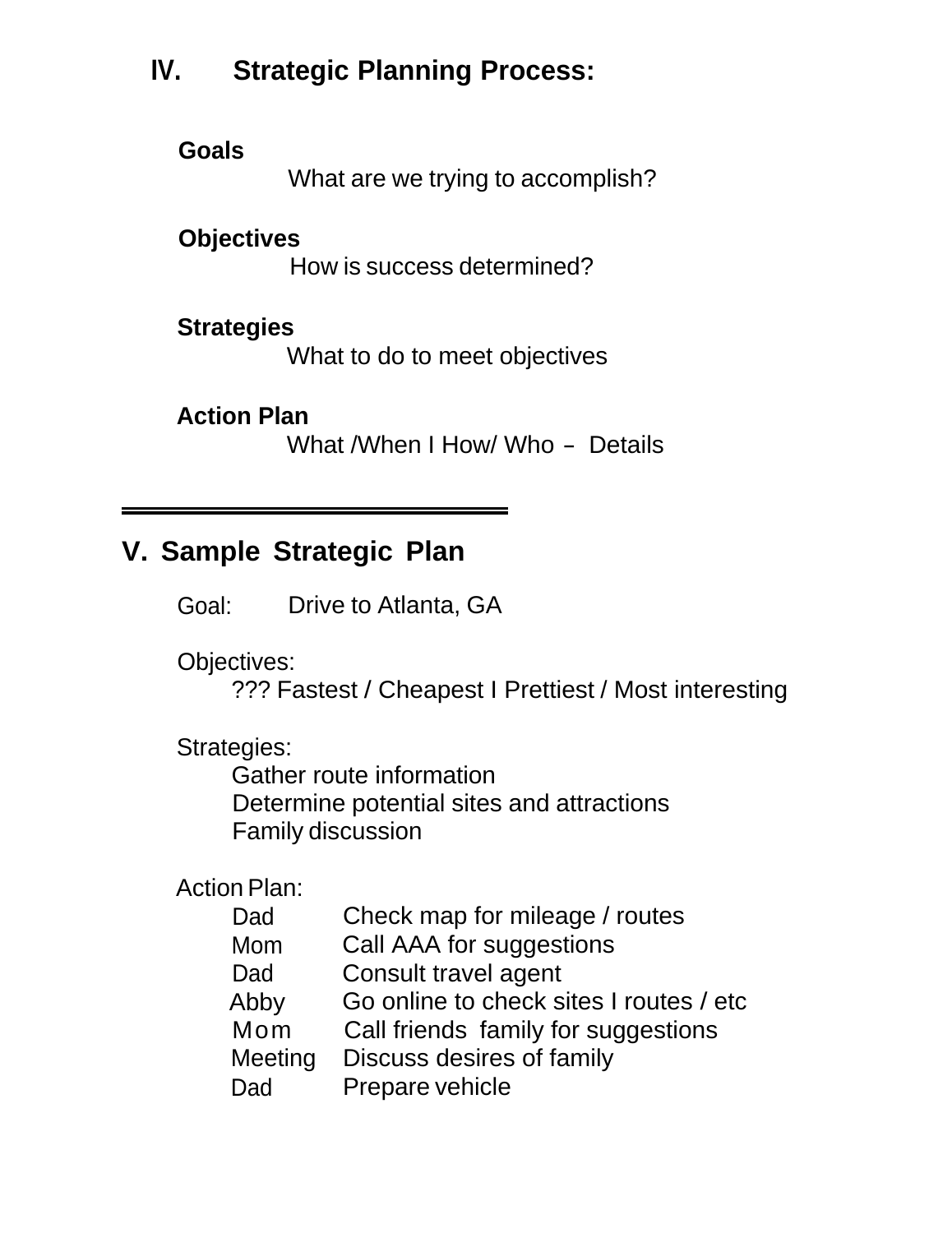# **VI. Instrumentation Strategic Plan**

GOALS:

- **1.** Increase student enjoyment by improved quality of program
- 2. Improve sound of middle & high school bands
- 3. Improve effectiveness of beginner recruitment
- 4. Achieve planned retention rate
- 5.
- 6.

#### OBJECTIVE:

Meet instrumentation targets (See addendum 1-3)

- **o** Beginner class
- **o** Middle School
- **o** High School

#### STRATEGIES:

- **1.** Convince & control
- 2. Develop materials and program
- 3. Create opportunities
- 4. Share goals & benefits
- 5. Increase exposure to color instruments
- 6. Expose band to successful programs
- 7.
- 8.
- 9.
- 10.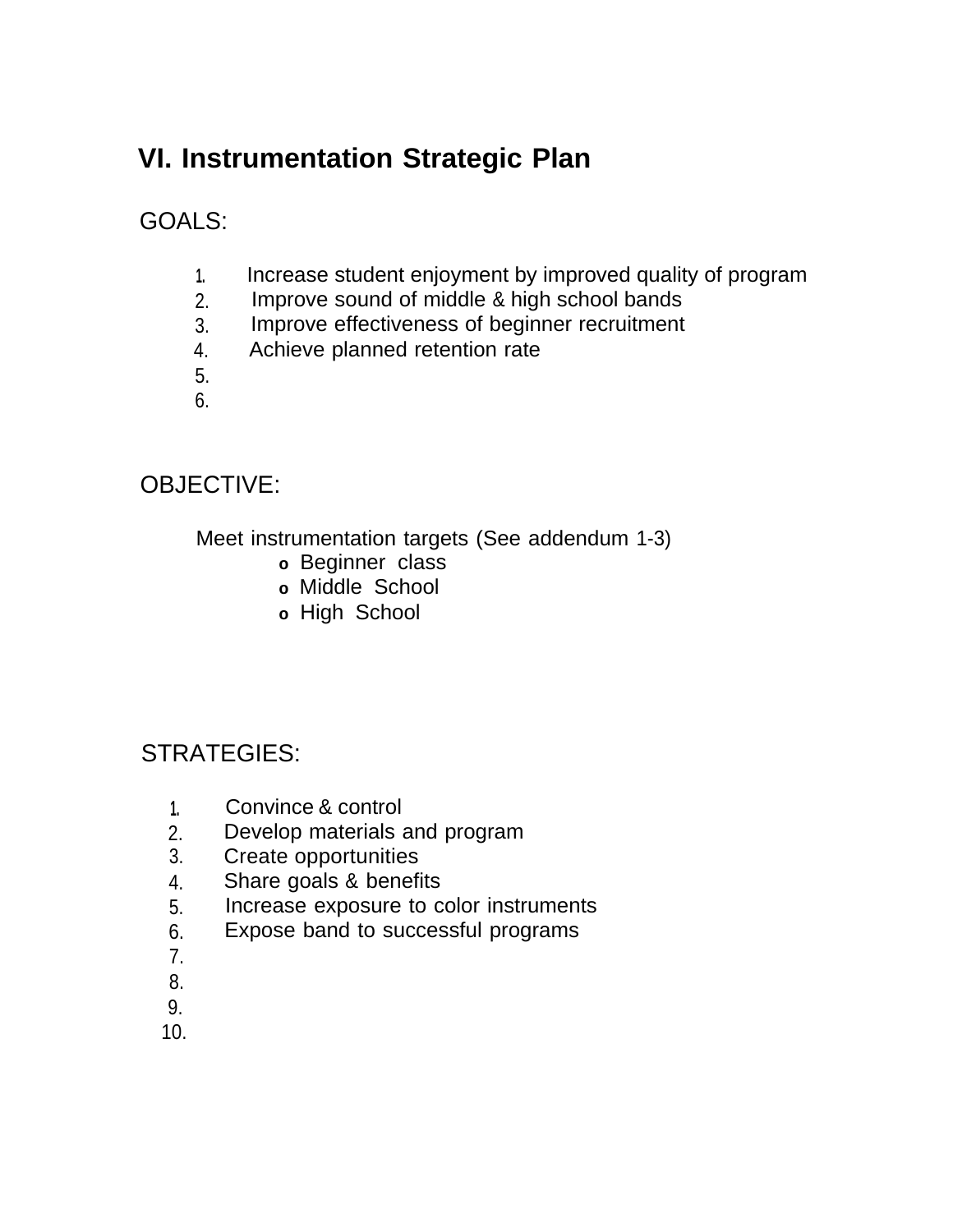- o Beginner recruitment program
	- i. School music dealer assistance
	- ii. Try-outs
	- iii. Parent communication
	- iv. Motivate students
	- v. Parent rental meeting
- o Demonstrate instrumentation importance
	- i. Play examples
	- ii. Discuss benefits
	- iii. Share objective flow chart
- o Switch opportunities
	- n Discuss needs with students
	- n Display and demonstrate instruments
	- n Lesson opportunities
	- n Recruit
- o Share goals
	- n Post large "FLOW CHART"
	- n Listen to recordings
	- n Show off success
	- n Point out scholarship potential
	- o Expose to 'color' instruments
		- n Bring in performances / demonstrations
		- n Guest soloists
		- n High school student performances
		- o Demonstrate success
			- n Go to concerts
			- n Share concerts
			- n Play recordings
			- n Listen to others at festival

#### VII. Conclusion:

- n Planning is not doing, but it's a good start
- n Doing things right vs doing right things
- n Who to ask for help

#### **Thank you for being a music teacher**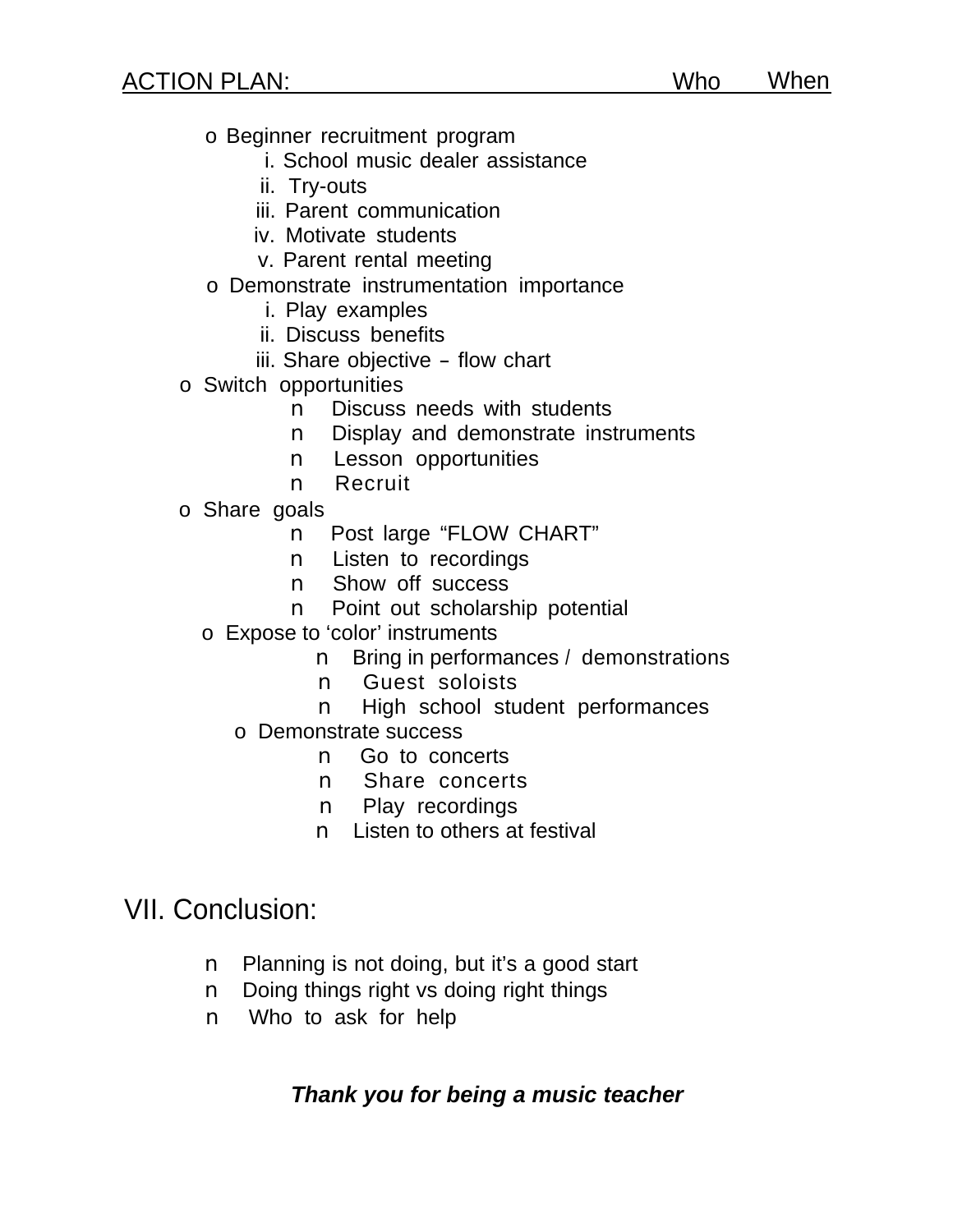**Band Instrumentation Samples** 



12/14/01

Sample Band Instr. 11.01